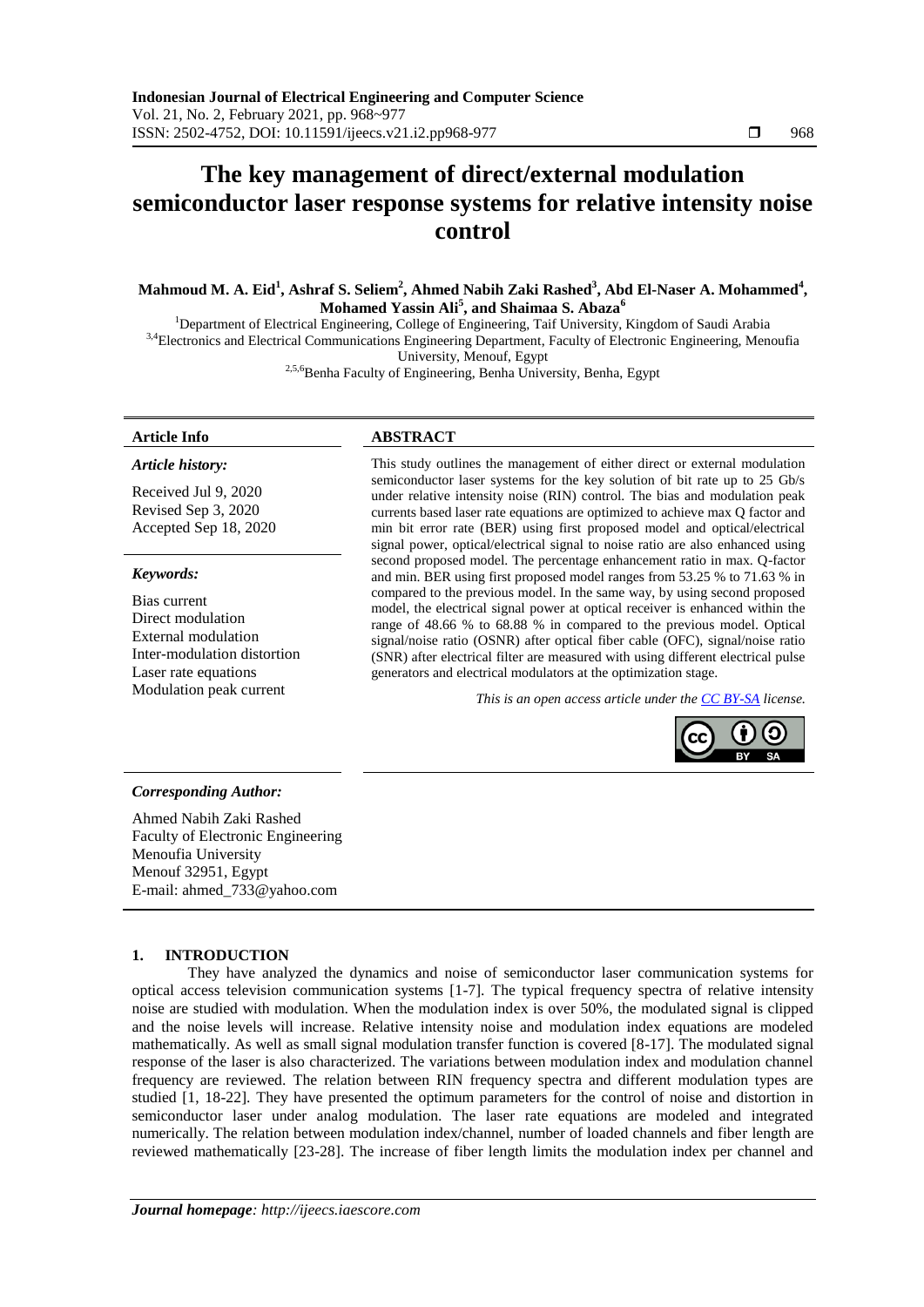969

number of loaded channels. The total of carrier to noise ratio of semiconductor laser is estimated for fiber access communication television. Optimum noise and distortion of semiconductor laser are covered [2, 3].

They have proposed the modulation semiconductor laser amplifier response by using optiwave simulation. The resonance frequency of laser is estimated for known threshold current, modulation peak current, and carrier lifetime based on laser rate equations [29-38]. The effect of increase modulation frequency above resonance at data rate of 10 Gb/s is reviewed [4-6].

#### **2. MODEL DESCRIPTION AND RESEARCH METHOD**

The view of external laser system modulation is shown in Figure 1 (external modulation), where the user sequence generator is responsible for generating a series of bit sequence. The series of bits is represented by electrical pulse generators and then directed to low pass Gaussian filter to remove the ripple from the original signal. The filtered signal is routed to laser rate equations in order to convert the electrical signal to optical signal under the control of both modulation peak current and bias current. The Mach Zehnder modulators combine both the optical signal from laser and electrical signal from electrical pulse generator. The modulated signal is then directed to the optical fiber cable channel and then to optical attenuator which increases the signal losses level. The signal is then directed to optical receiver to convert the light signal to electrical signal.



Figure 1. First proposed simulation model (external modulation)

Optical power meter measures the optical signal power through the optical fiber communication channel. Electrical power meter visualizer tests the electrical signal power at the receiving side. BER analyzer tests the max. Q-factor and minimum BER values at the optical receiver side. Figure 2 shows the direct modulation method of laser systems. The pseudo random bit sequence generator generates a random bit sequence and is directed to both electrical pulse generator and electrical modulators to be reshaped. The reshaped signal is directed to laser rate equations which converts the electrical signal to optical signal under the control of bias and maximum peak currents. The optical signal is then routed to optical fiber cable channel and then to PIN photo-detector which converts the optical signal to electrical signal. The converted signal is directed to band pass Gaussian filter in order to remove the unwanted signal (noise signal) for the original signal and then directed to 3R regenerator in order to achieve retiming, reshaping, regeneration for the filtered signal. WDM analyzer tests the optical signal to noise ratio through the optical fiber cable channel and noise power through optical fiber. Optical power meter tests the optical signal power at optical fiber cable channel. BER analyzer test the max. Q-factor and min BER values. Electrical carrier analyzer after band pass Gaussian filter measures the signal to noise ratio (signal power/noise power). Oscilloscope visulaizer after both PIN photodetector and band pass Gaussian filter tests maximum signal amplitude variations against bit period time variations. As well as electrical power meter visulaizer after PIN photodetector measures electrical signal power.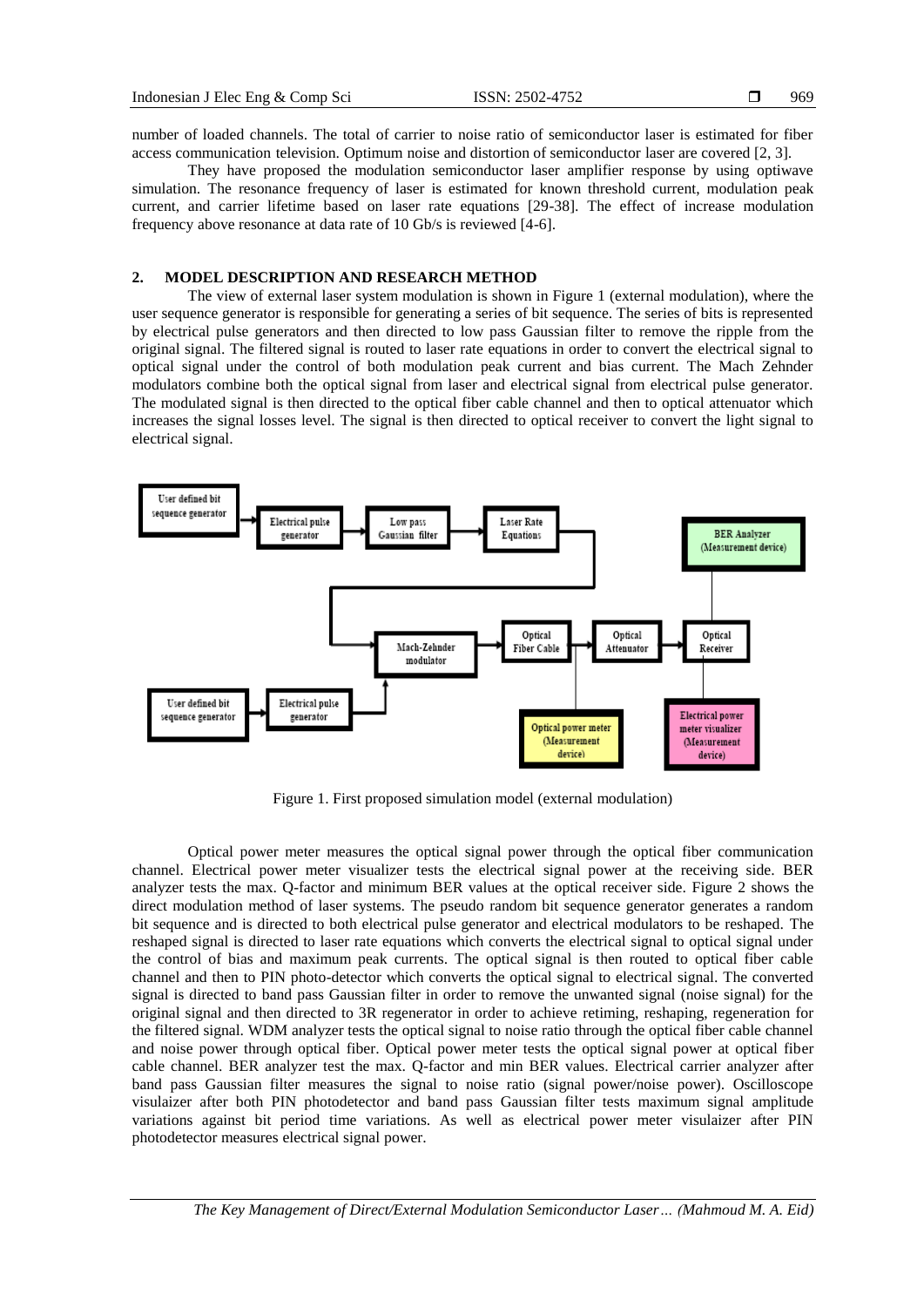

Figure 2. Second proposed simulation model (direct modulation)

# **3. PERFORMANCE ANALYSIS WITH DISCUSSIONS**

We have simulated the direct/external modulation laser rate equation systems for the management of relative intensity noise (RIN) by the control of bias current and modulation peak current. Different electrical signal pulse generators and modulators are used in order to measure the signal power level with respect to noise power level. Optical signal to noise ratio after optical fiber cable channel, max. Q-factor. Min. BER, signal to noise ratio after receiver side, signal amplitude and power are also measured under the controlling parameters in Table 1. The important performance parameter for direct/external modulation systems are measured at the optimization stage of laser rate equations by setting the bias current and modulation peak current at the values of  $(I_{bias}=100 \text{ mA}, I_{m}=20 \text{ mA}).$ 

| Table 1. List of variables used in the proposed model [7-10].                                                                  |                                 |                                |
|--------------------------------------------------------------------------------------------------------------------------------|---------------------------------|--------------------------------|
| Components                                                                                                                     | Parameters                      | Values/units                   |
| Laser rate equations                                                                                                           | Frequency                       | 193.1 THz                      |
|                                                                                                                                | Power                           | $0$ dBm                        |
|                                                                                                                                | Power at bias current           | $-30$ dBm                      |
|                                                                                                                                | Bias current $(I_h)$            | 50 mA-150 mA                   |
|                                                                                                                                | Modulation Peak current $(I_m)$ | 20 mA-100 mA                   |
|                                                                                                                                | Threshold current               | 33.45 mA                       |
|                                                                                                                                | Threshold power                 | $0.035$ mW                     |
|                                                                                                                                | Quantum efficiency              | 0.9                            |
| PAM modulator, QAM modulator, PSK modulator, DPSK modulator, FSK<br>modulator, CPFSK modulator, OQPSK modulator, MSK modulator |                                 |                                |
|                                                                                                                                | Frequency                       | 500 MHz                        |
| RZ pulse, NRZ pulse, Gaussian pulse, Triangle pulse, Impulse, Sine, and                                                        | Amplitude                       | 1 a.u.                         |
| Raised cosine pulse generators                                                                                                 | <b>Bias</b>                     | $0$ a.u.                       |
|                                                                                                                                | Width                           | $0.5$ bit                      |
| Mach Zehnder Modulator                                                                                                         | Extinction ratio                | 30 dB                          |
|                                                                                                                                | Symmetry factor                 | $-1$                           |
| Optical fiber cable                                                                                                            | Fiber length                    | 20 Km                          |
|                                                                                                                                | Channel bit rate                | $25 \text{ Gb/s}$              |
|                                                                                                                                | Attenuation at 1550 nm          | $0.2$ dB/Km                    |
|                                                                                                                                | Dispersion at 1550 nm           | $16.75$ ps/nm/Km               |
|                                                                                                                                | Dispersion slope at 1550 nm     | $0.075$ ps/nm <sup>2</sup> /Km |
|                                                                                                                                | Effective area at 1550 nm       | $80 \mu m^2$                   |
| PIN photodetector                                                                                                              | Dark current                    | 0 nA                           |
|                                                                                                                                | Responsivity                    | $1 \text{ A/W}$                |
| <b>Band Pass Gaussian Filter</b>                                                                                               | Frequency                       | 500 MHz                        |
|                                                                                                                                | Bandwidth                       | 100 MHz                        |
|                                                                                                                                | Insertion loss                  | 0 dB                           |
|                                                                                                                                | Depth                           | 100 dB                         |
|                                                                                                                                | Order                           | 1                              |
| Optical attenuator                                                                                                             | Attenuation                     | 27 dB                          |
| Low pass Gaussian filter                                                                                                       | <b>Insertion</b> loss           | $0$ dB                         |
|                                                                                                                                | Depth                           | 100dB                          |
|                                                                                                                                | Order                           | 1                              |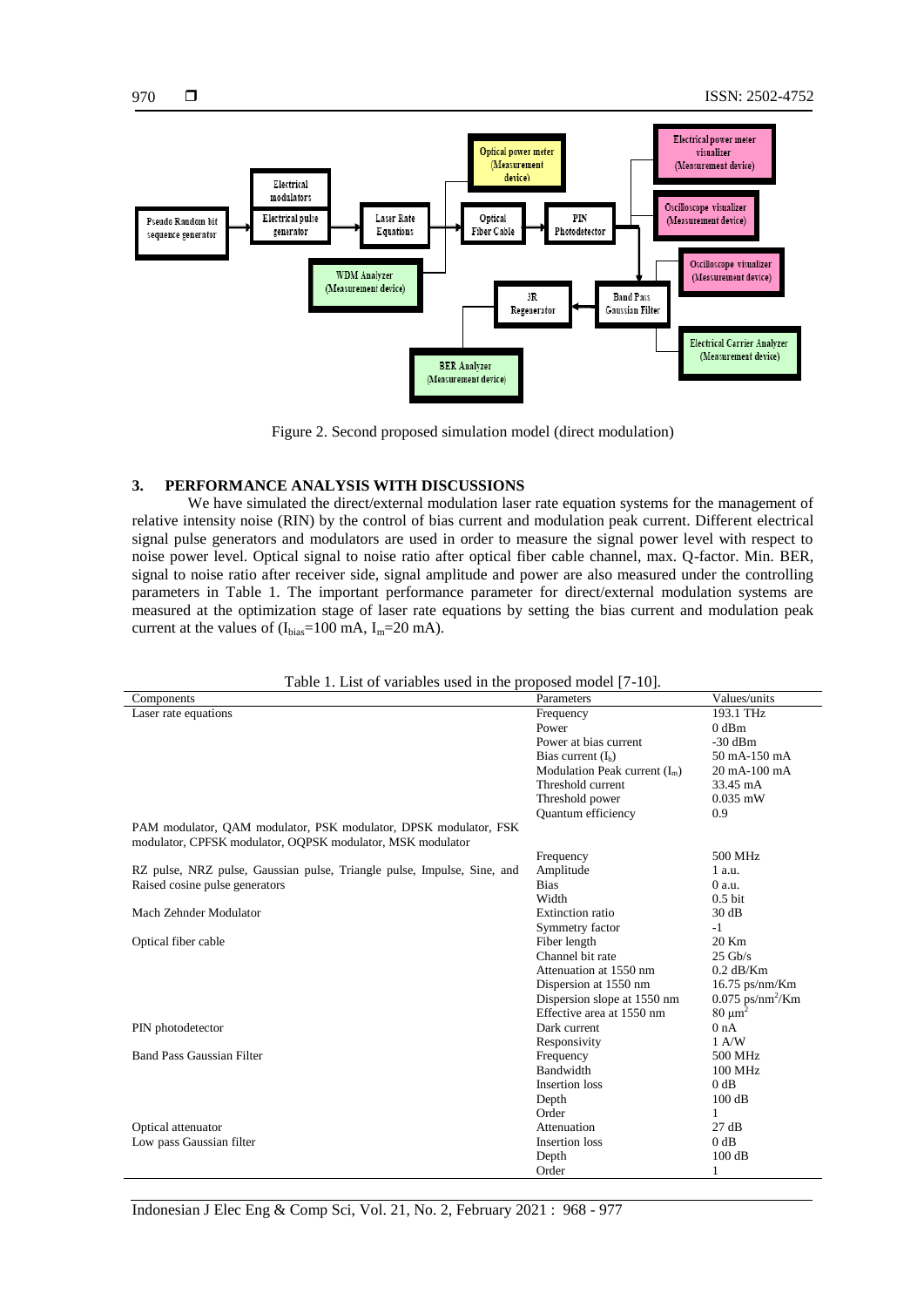The results are approved as clarified in Figure. 3-14 based on variables in Table 1. Figure 3 covered the max Q-factor values for different electrical signal pulse generators at the transmitter side based previous model and first proposed model with external modulation. It is observed that raised cosine pulse generator gives better max. Q-factor than other electrical signal generators at the optimization current stage of laser rate equations. Figures 4 and 5 have presented the max Q-factor and min BER values by using eye diagram analyzer with raised cosine pulse generator. Where the max. Q-factor value reaches to 10.53 and min BER value reaches to 9.45 x  $10^{-26}$ .

Figure 6 outlines the electrical signal power variations after optical receiver against different electrical signal pulse generators for both previous and second proposed models (direct modulation) at the optimization values of bias current (100 mA), and modulation peak current (20 mA). NRZ pulse signal generator presented better performance in maximum electric signal power than other pulse generators whose it value reaches to 485.76. Enhancement percentage ratio in electrical signal power by using NRZ pulse generator is reached to 60.78 % in compared to previous model. In addition to optical signal power after optical fiber cable in relation to both modulation peak current and bias current based laser rate equations (second proposed model) is shown in Figure. 7. It is found that by increasing bias current and modulation peak current parameters of laser rate equations, this results in increasing optical signal power at optical fiber cable channel.



Figure 3. Max Q-factor with different electrical signal pulse generators for both previous and first proposed model with external modulation at the optimization values



Figure 4. Maximum Q- factor with Raised cosine pulse generator based external modulation using eye diagram analyzer at the optimization stage (First proposed model)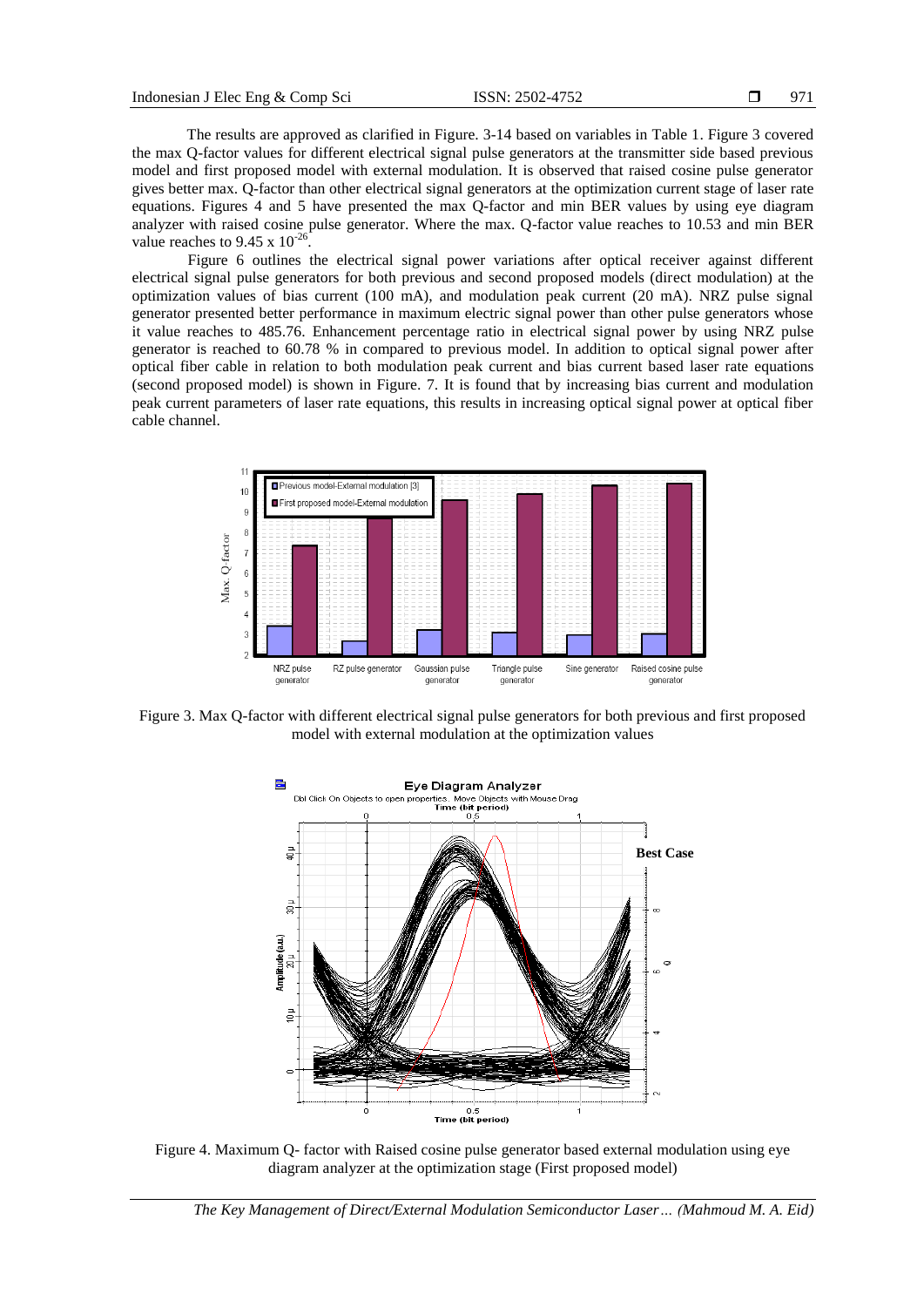

Figure 5. Minimum BER with Raised cosine pulse generator based external modulation using eye diagram analyzer at the optimization stage (First proposed model)



Figure 6. Electrical signal power variations after optical receiver versus different electrical signal pulse generators for both previous and second proposed models (direct modulation) at the optimization values



Figure 7. Optical signal power after optical fiber cable in relation to both modulation peak current and bias current based laser rate equations (Second proposed model)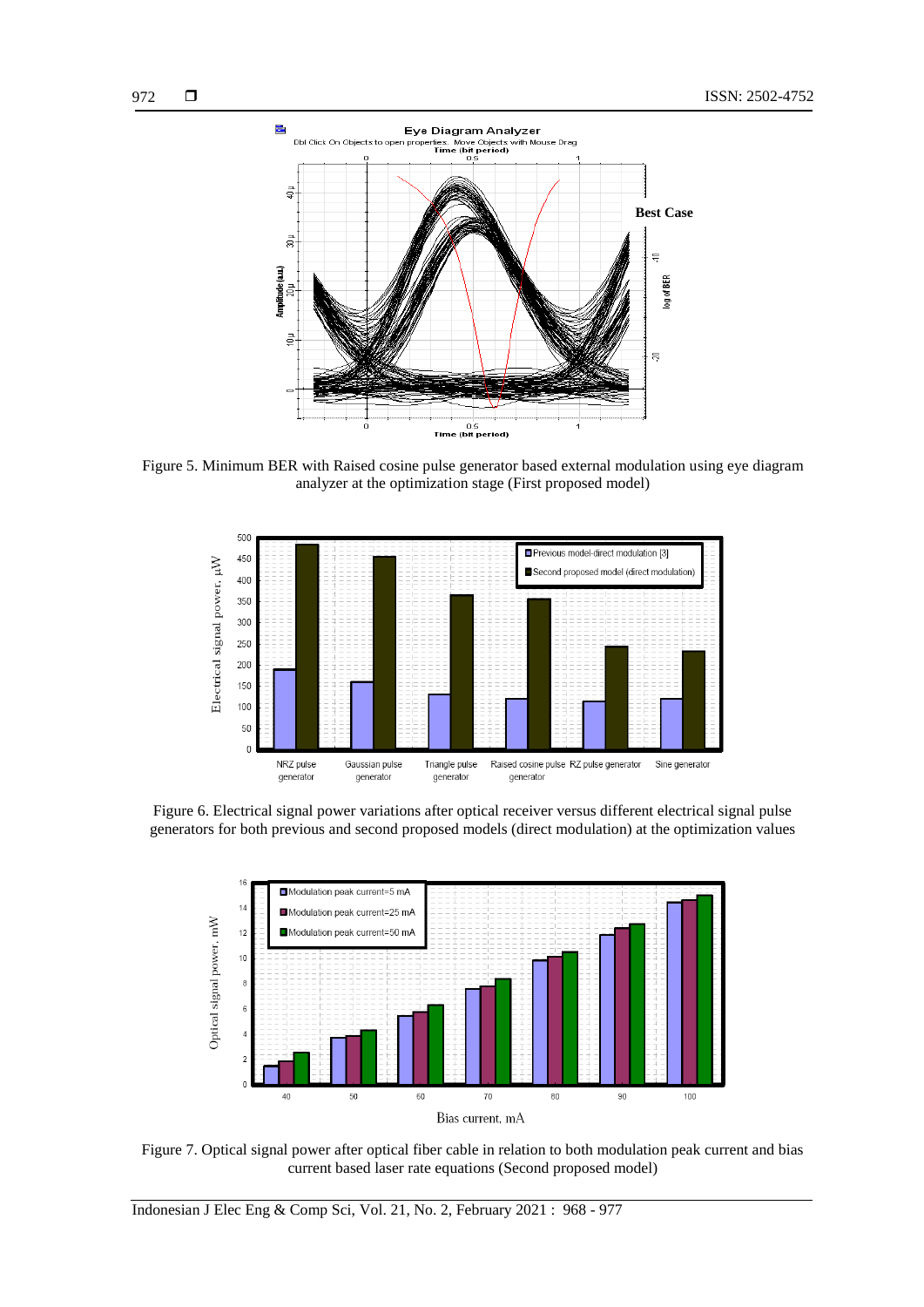Figure 8 shows the relation between optical signal to noise ratio after optical fiber cable channel and modulation peak, bias current variations. It is clear that by increasing modulation peak current, this leads to decrease in optical signal to noise ratio for low bias current values (50 mA, 100 mA) but for bias current at a value of 150 mA, the relation is inversely condition. So we recommend for the choice bias current with a value of 100 mA at the optimization stage. Figure. 9 covered the signal to noise ratio after band pass Gaussian filter (BPGF) in relation to both modulation peak current and bias current based laser rate equations by using second proposed model. Signal to noise ratio after band pass Gaussian filter is enhanced with maximum modulation peak current of 50 mA at a constant bias current. Signal to noise ratio is enhanced also with increasing bias current expect for modulation peak current value of 5 mA, the relation is inversely condition.

Figures 10 and 11 show the variation of maximum signal amplitude after PIN photodetector, maximum signal amplitude after BPGF against the variations of both modulation peak current and bias current based laser rate equations by using second proposed model. It is clear that the increase in bias current, this results in increasing of maximum signal amplitude after PIN photodetector at constant modulation peak current. It is preferred to choose minimum modulation peak current value of 50 mA in this case in order to achieve maximum signal amplitude after receiver side. Figure 12 outlines the variation of electrical signal power after PIN photodetector against the variations of both modulation peak current and bias current based laser rate equations by using second proposed model. It is observed that the best choice of bias current value at 100 mA and modulation peak current of 50 mA in order to achieve maximum electrical signal power at receiver side. But we recommend to choose modulation peak current less than 50 mA, because the higher modulation peak current, the higher noise power is presented. Figures 13 and 14 covered the optical signal/noise ratio at optical fiber cable and signal/noise ratio after band pass Gaussian filter in relation to different electrical signal pulse generators/electrical signal modulators integrated with laser rate equations at the optimization values by using second proposed model. Both optical signal/noise ratio at fiber cable channel and signal/noise ratio are enhanced better percentage performance by using electrical signal modulators than electrical signal modulators by about 15.88 %.



Figure 8. Variations of optical signal to noise ratio at optical fiber cable against variations of both bias current and modulation peak current based laser rate equations (Second proposed model)



Figure 9. Signal to noise ratio after band pass Gaussian filter (BPGF) in relation to both modulation peak current and bias current based laser rate equations (Second proposed model)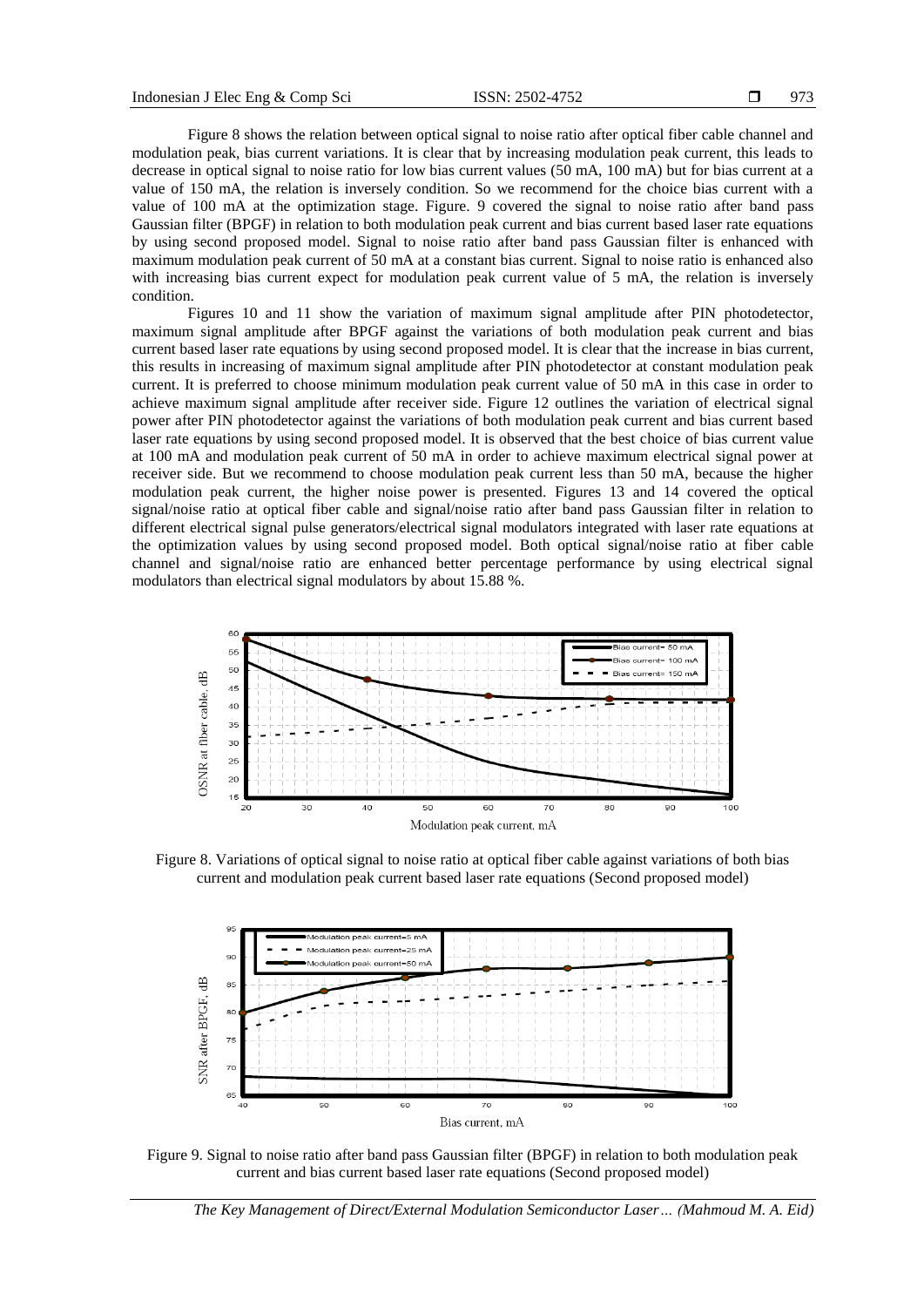

Figure 10. Variation of maximum signal amplitude after PIN photodetector versus the variations of both modulation peak current and bias current based laser rate equations (Second proposed model)



Modulation peak current, mA

Figure 11. Variation of maximum signal amplitude after BPGF versus the variations of both modulation peak current and bias current based laser rate equations (Second proposed model)



Figure 12. Variation of electrical signal power after PIN photodetector versus the variations of both modulation peak current and bias current based laser rate equations (Second proposed model)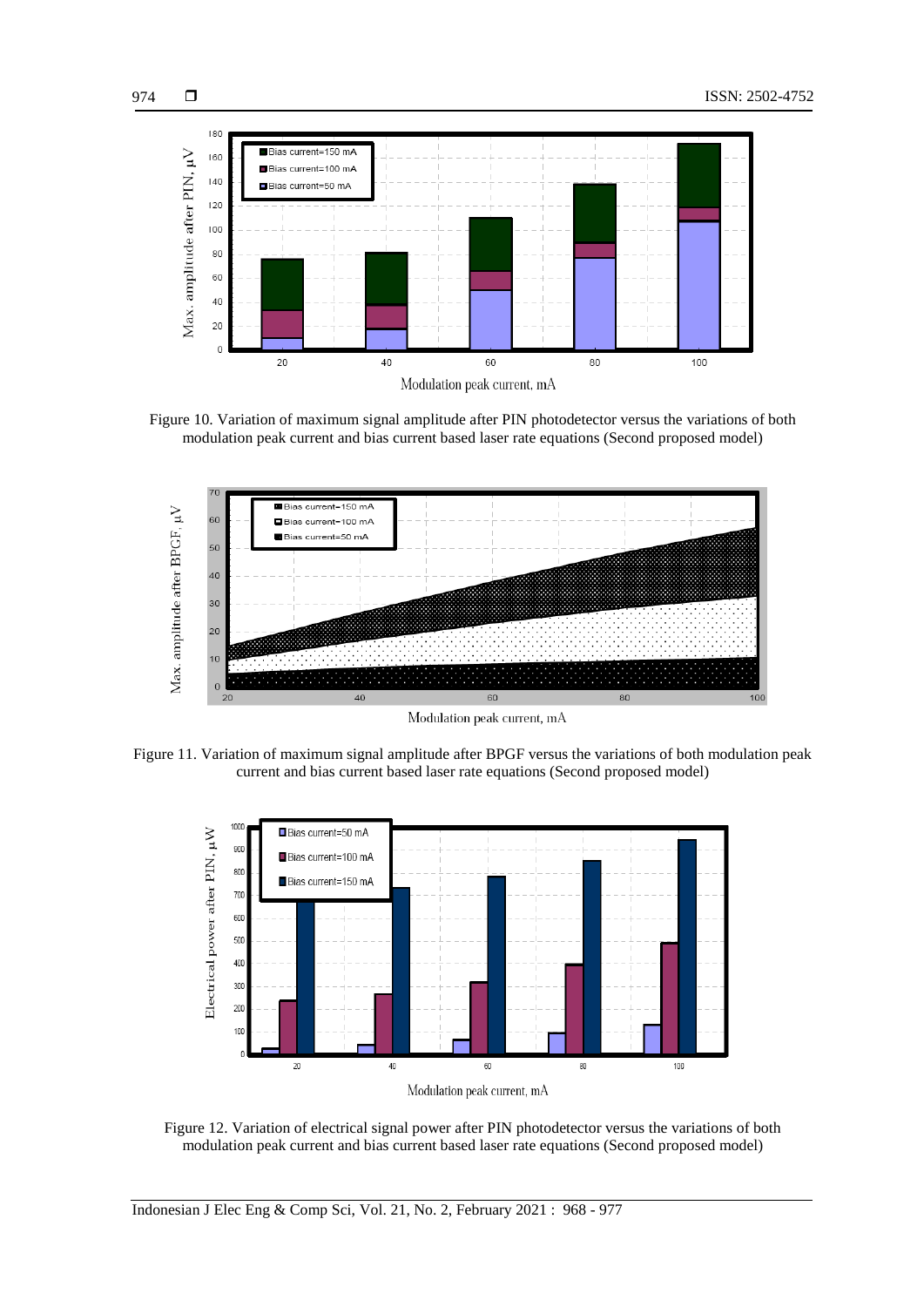

Figure 13. Optical signal/noise ratio at optical fiber cable and signal/noise ratio after band pass Gaussian filter in relation to different electrical signal pulse generators integrated with laser rate equations at the optimization values



Figure 14. Variations of optical signal to noise ratio at optical fiber cable and signal to noise ratio after band pass Gaussian filter against different electrical modulators integrated with laser rate equations at the optimization values

# **4. CONCLUSION**

We have modeled and developed two proposed direct/external modulation laser systems for the key management of relative intensity noise control for the bit rates up to 25 Gb/s. The laser rate equations operating parameters are optimized through bias current of 100 mA and modulation peak current of 20 mA. The first proposed model (external modulation) has presented better max. Q-factor and min. BER than previous model (external modulation) at the same simulation parameters for different signal pulse generators. Enhancement percentage ratio in max. Q-factor and min. BER values ranges from 53.25 % to 71.63 % by using first proposed model over the previous model. In addition to electrical signal power is enhanced by using second proposed model (direct modulation) with the previous model. Enhancement percentage ratio in electrical signal power ranges from 48.66 % to 68.88 % by using second proposed model over the previous model. Raised cosine pulse generator is employed efficiently in both proposed models for the percentage enhancement ratio of max. Q-factor, min. BER, and electrical signal power over the previous models (either direct or external modulation). OSNR at optical fiber cable and SNR at optical receiver are enhanced by using electrical modulators (external modulation) than pulse generators (direct modulation) at the optimization case. It is evident that noise power reduction percentage ratio is reached to 37.34 % by using raised cosine pulse generator integrated with optical modulator (external modulation).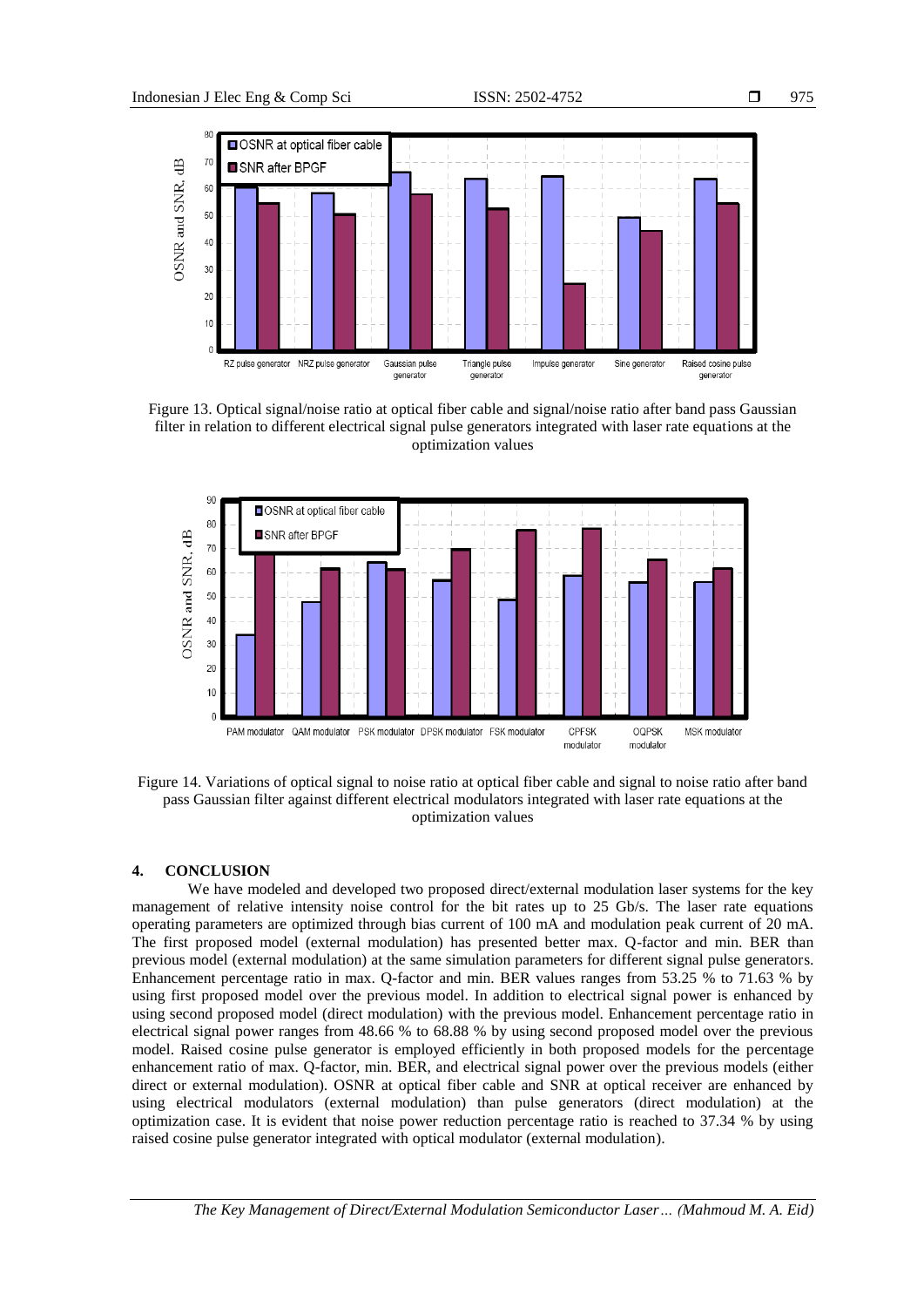### **REFERENCES**

- [1] A. Mahmoud, *et al*., "Modeling and Simulation of Dynamics and Noise of Semiconductor Lasers under NTSC Modulation for Use in the CATV Technology," *Benisuef University Journal of Basic and Applied Sciences*, Elsevier Publisher, vol. 4, pp. 99-108, 2015.
- [2] A. Mahmoud, et al., "Optimum Parameters Controlling Distortion and Noise of Semiconductor Laser Under Analog Multichannel Modulation," *Pramana – J. Phys*. vol. 9, no. 5, p. 60, 2018. https://doi.org/10.1007/s12043- 018-1552-y.
- [3] T. M. Akinmoladun, et al., "Comparative Study of Chirp in Direct and External Optical Modulation," IRACST-*International Journal of Computer Science and Information Technology & Security (IJCSITS),* vol. 7, no. 2, pp. 33- 38, 2017.
- [4] S. Pradhan, et al., "Semiconductor Laser Modulation Response by using Optisystem," *International Journal of Engineering & Technology*, vol. 3, no. 5, pp. 113-116, 2016.
- [5] A. S. Karar, "Digital signal processing for directly modulated lasers in optical fiber communications," *Ph. D Thesis,* pp. 1-197, 2013.
- [6] W. E. Kassa, "Electrical modeling of semiconductor laser for high rata rate wireless communication," *Ph. D Thesis*, pp. 1-163, 2015.
- [7] OptiSystem Tutorials, "Optical communication system design software version 13," vol. 1, pp. 1-500, 2014. [Online]. Available: https://dru5cjyjifvrg.cloudfront.net/wpcontent/uploads/2015/03/OptiSystem\_Tutorials\_Volume\_1.pdf.
- [8] O. L. Ladouceur, "Breakthroughs in Photonics 2014: Optical Interconnection Networks" *IEEE photonic journal*, vol. 7, no. 3, pp. 751-756 2015.
- [9] Manisha, and V. Malik, "Effect of Crosstalk in Optical Component", *International Journal for Research in Applied Science & Engineering Technology (IJRASET)*, vol. 3, no. 5, pp. 456-459, 2015.
- [10] R. R. Aggarwal et al., "Multistage Interconnection Networks: A transition from Electronic to Optical," *Journal of Emerging Technologies in Web Intelligence*, vol. 2, no. 2, pp. 142-147, 2010.
- [11] N. A. Yunus, and M. Othman "Reliability Evaluation and Routing Integration in Shuffle Exchange Omega Network", *Journal of Networks*, vol. 9, no. 7, pp. 1732-1737, 2014.
- [12] S. C. Chau et al., "Routing and Scheduling for a Novel Optical Multistage Interconnection Networks," Euro-Par 2005 Parallel Processing, *Lecture Notes in Computer Science*, vol. 3648, no. 9, pp. 984-993, 2005.
- [13] C. Qiao, and R. Melhem, "A Time Domain Approach for Avoiding Crosstalk in Optical Blocking Multistage Interconnection Networks", *Journal of Lightwave Technology*, vol. 12. no. 10, pp. 1854-1862, 1994.
- [14] T. D. Shahida et al., "Fast Zerox algorithm for routing in optical Multistage interconnection networks", *IIUM Engineering Journal,* vol. 11, no. 1, pp. 28-39, 2010.
- [15] A.K. Katangur et al., "Analyzing the performance of optical multistage interconnection networks with limited crosstalk", *Cluster Computing*, vol. 10, no. 7, pp. 241-250, 2007.
- [16] F. Abed and M. Othman, "Fast method to find conflicts in optical multistage interconnection networks," *International Journal of The Computer Internet and Management*, vol. 16, no. 1, pp. 18-25, 2008.
- [17] M. Abdullah et al., "An efficient approach for message routing in optical omega network", *International Journal of The Computer Internet and Management*, vol. 14, no. 1, pp. 50-60, 2006.
- [18] M. A. Al-Shabi, "ZeroX Algorithms with Free crosstalk in Optical Multistage Interconnection Network" *International Journal of Advanced Computer Science and Applications*, vol. 4, no. 2, pp.156-160, 2013.
- [19] Ramniwas, and L. Lodha "Reduce the Cross Talk in Omega Network by Using Windowing Techniques", *International Journal on Recent and Innovation Trends in Computing and Communication*, vol. 4, no. 6, pp. 54-57, 2016.
- [20] U. Choudhury, and A. Sangiovanni-Vincentelli, "Constraint-Based Channel Routing for Analog and Mixed Analog/Digital Circuits," *IEEE Transactions on Computer-Aided Design of Integrated Circuits and Systems*, vol. 12, no. 4, pp. 497-510, 1993.
- [21] Kawsar Ahmed, et al., "Design of D-shaped elliptical core photonic crystal fiber for blood plasma cell sensing application," *Results in Physics*, vol. 12, pp. 2021-2025, 2019.
- [22] P. Saxena, and C.L. Liu, "A Post processing Algorithm for Crosstalk-Driven Wire Perturbation," *IEEE Transactions on Computer-Aided Design of Integrated Circuits and Systems*, vol. 19, no. 6, pp. 691-702, 2000.
- [23] T. Gao, and C.L. Liu, "Minimum Crosstalk Channel Routing," *IEEE Transactions on Computer-Aided Design*, vol. 15, no. 5, pp. 465-474, 1996.
- [24] H. Zhou, and D.F. Wong, "An Optimal Algorithm for River Routing with Crosstalk Constraints," Proceedings of the International Conference on Computer-Aided Design, pp. 310-315, Nov. 1996.Ahmed Nabih Zaki Rashed, et al., "Performance enhancement of overall LEO/MEO intersatellite optical wireless communication systems," *International Journal of Satellite Communications and Networking*, vol. 38, no. 1, pp. 31-40, Jan./Feb. 2020. DOI: 10.1002/sat.1306
- [25] K. Jhang et al., "COP: A Crosstalk Optimizer for Gridded Channel Routing", *IEEE Transactions on Computer-Aided Design of Integrated Circuits and Systems*, vol. 15, no. 4, pp. 424-429, 1996.
- [26] M. Moudia, M. Othman, "Greedy Zero Algorithms for Conflict-Free Scheduling in Low Stage Interconnection Network," *Procedia Computer Science*, vol. 59, pp. 106-114, 2015.
- [27] G. Shanmugam, et al., "heuristic algorithms for vehicle routing problem with stochastic demands," *Journal of Computer Science*, vol. 7, pp. 533-542, 2011.